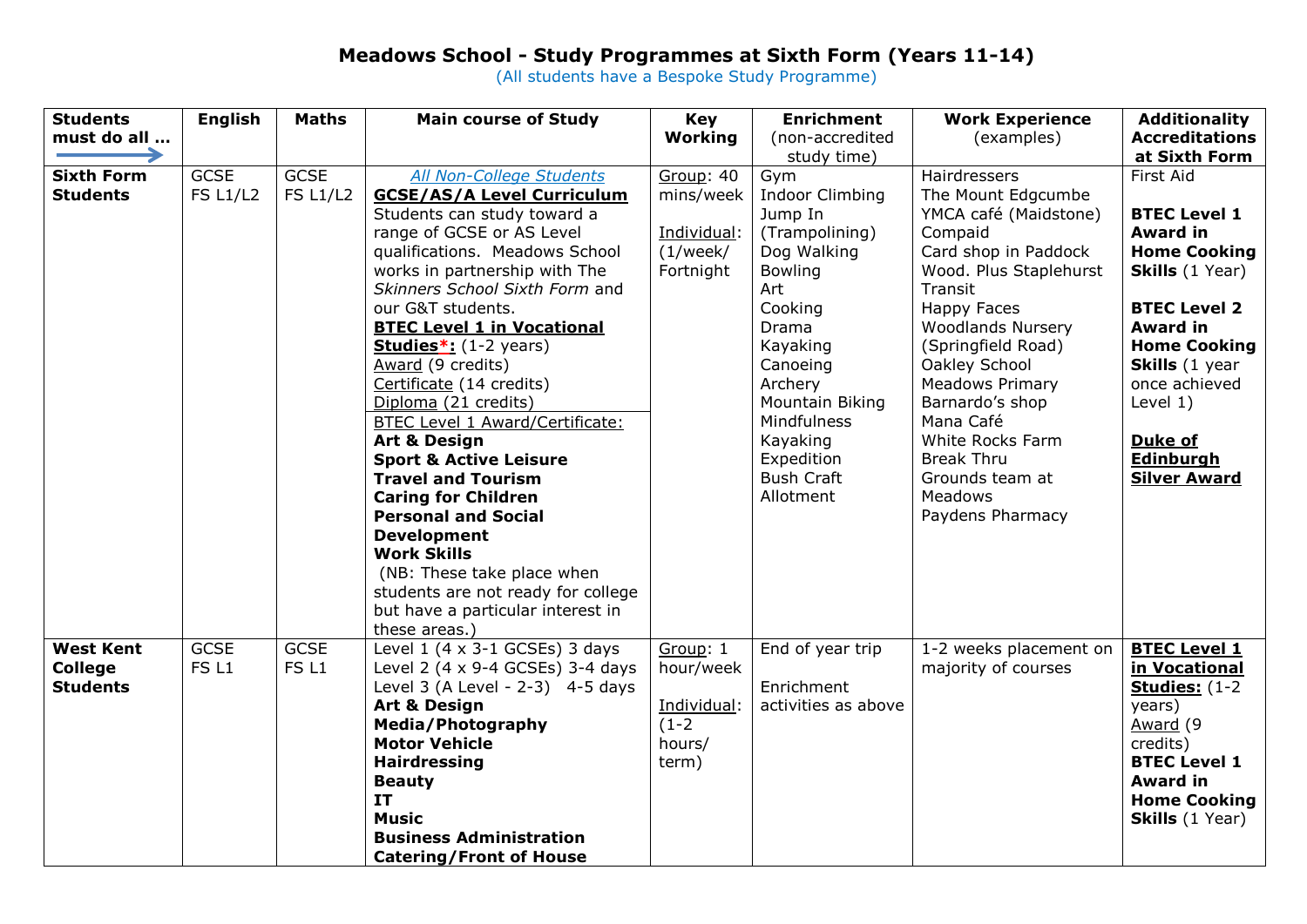| <b>Hadlow</b>                          | <b>GCSE</b>      | <b>GCSE</b>      | <b>Diploma in Public Services</b><br><b>Construction (Plumbing,</b><br><b>Bricklaying, Multi-Trade etc)</b><br><b>Childcare/Caring Sector</b><br><b>Legal Secretarial Diploma</b><br>Levels 1-3                                         | Group: 1                                                           | End of year trip                                          | Placement from course                | <b>BTEC Level 2</b><br><b>Award in</b><br><b>Home Cooking</b><br>Skills (1 year<br>once achieved<br>Level $1)$ |
|----------------------------------------|------------------|------------------|-----------------------------------------------------------------------------------------------------------------------------------------------------------------------------------------------------------------------------------------|--------------------------------------------------------------------|-----------------------------------------------------------|--------------------------------------|----------------------------------------------------------------------------------------------------------------|
| <b>College</b>                         | FS <sub>L1</sub> | FS <sub>L1</sub> | <b>Animal Management</b><br><b>Fisheries</b><br><b>Horse Care</b><br><b>Land Based Studies</b>                                                                                                                                          | hour/week<br>Individual:<br>$(1-2)$<br>hours/<br>term)             | Enrichment<br>activities as<br>above.                     |                                      |                                                                                                                |
| <b>White rocks</b><br>Farm             |                  |                  | <b>BTEC Level 1 or 2</b><br>Level 1 Award/Certificate (3 days)<br>Level 1 Diploma & Level 2<br>Certificate Diploma (3-4 days) in:<br><b>Animal Management</b><br><b>Horse Care</b><br><b>Land Based Studies</b><br>Traineeship (4 days) | Group: 1<br>hour/week<br>Individual:<br>$(1-2)$<br>hours/<br>term) | End of year trip<br>Enrichment<br>activities as<br>above. |                                      |                                                                                                                |
| <b>Skills for</b><br><b>Employment</b> |                  |                  | <b>CSCS</b><br>Construction<br>(At Rusthall)                                                                                                                                                                                            | Group: 1<br>hour/week<br>Individual:<br>$(1-2)$<br>hours/<br>term) | End of year trip<br>Enrichment<br>activities as<br>above. | Arranged by Skills for<br>Employment |                                                                                                                |

## **Examples of Study Programmes**

| <b>Students</b>   | English          | <b>Maths</b>     | <b>Main course of Study</b>                | <b>Key</b>       | <b>Enrichment</b> | <b>Work Experience</b> | <b>Additionality</b>    |
|-------------------|------------------|------------------|--------------------------------------------|------------------|-------------------|------------------------|-------------------------|
| must do all       |                  |                  |                                            | Working          | (non-accredited   |                        | <b>Accreditations</b>   |
|                   |                  |                  |                                            |                  | study time)       |                        | at Sixth Form           |
| <b>Sixth Form</b> | FS <sub>L1</sub> | FS <sub>L2</sub> | <b>BTEC Level 1 in Vocational</b>          | <b>Group: 40</b> | Gym               | <b>Break Thru</b>      | <b>BTEC Level 1</b>     |
| Student (no       |                  |                  | <b>Studies</b> $*$ : $(1-2 \text{ years})$ | mins/week        | Jump In           |                        | <b>Award in</b>         |
| college)          |                  |                  | Award (9 credits)                          |                  |                   |                        | <b>Home Cooking</b>     |
|                   |                  |                  | Certificate (14 credits)                   | Individual:      |                   |                        | <b>Skills</b> (1 Year)  |
|                   |                  |                  |                                            | (1/week/         |                   |                        |                         |
|                   |                  |                  |                                            | Fortnight        |                   |                        | <b>BTEC Level 1</b>     |
|                   |                  |                  |                                            |                  |                   |                        | Award/                  |
|                   |                  |                  |                                            |                  |                   |                        | Certificate:            |
|                   |                  |                  |                                            |                  |                   |                        | <b>Art &amp; Design</b> |
|                   |                  |                  |                                            |                  |                   |                        |                         |
|                   |                  |                  |                                            |                  |                   |                        | First Aid               |